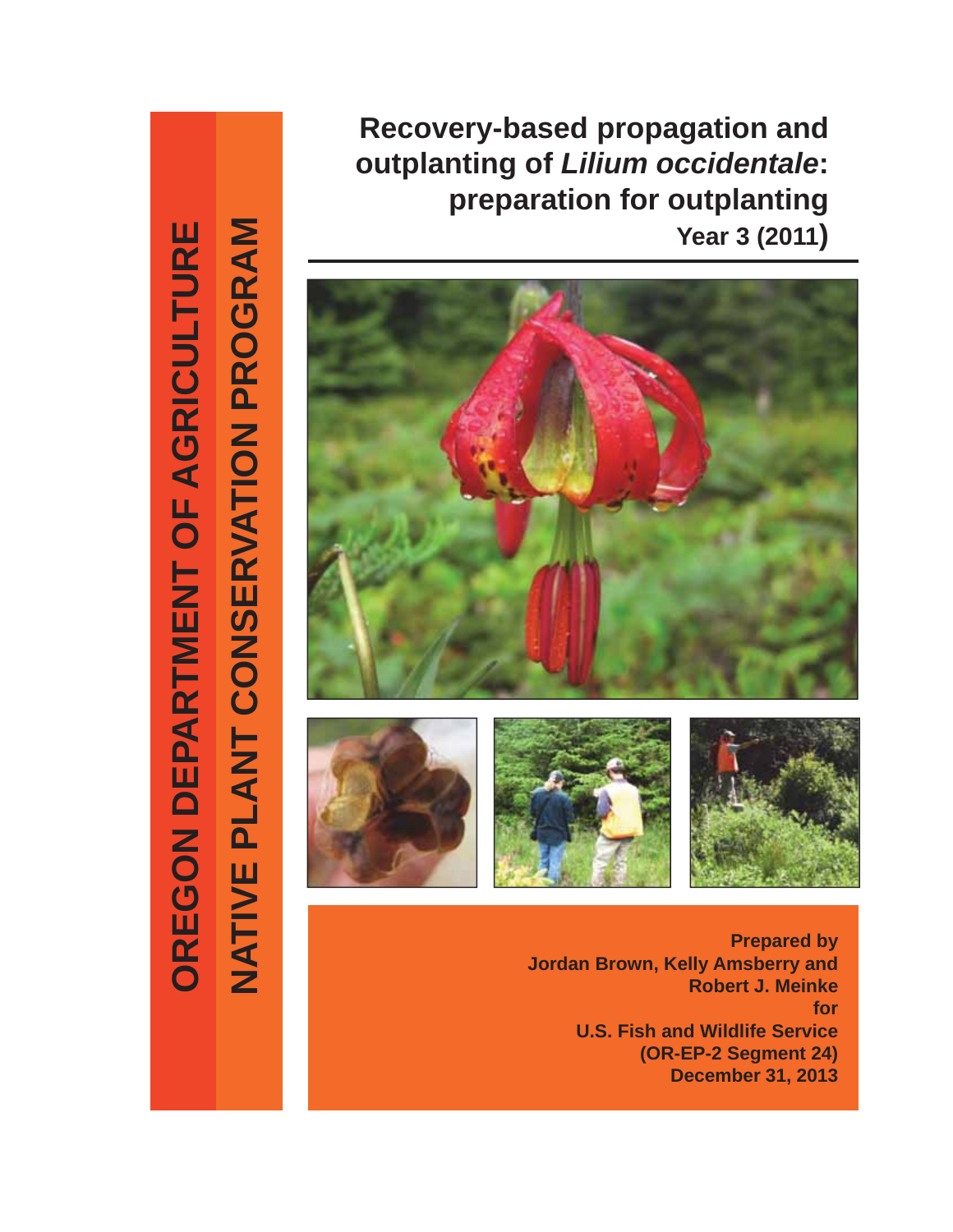# **Table of Contents**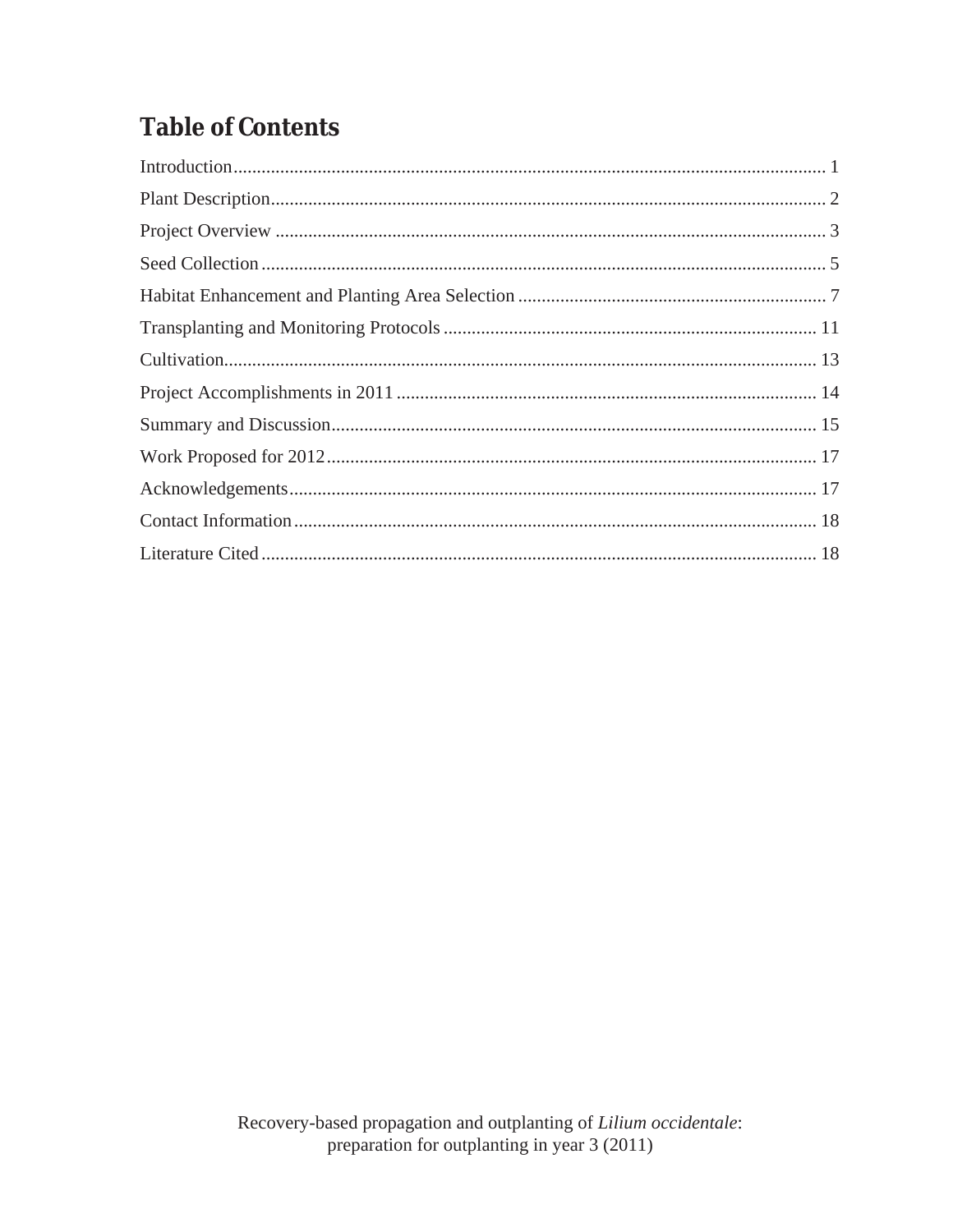### **Introduction**

With spectacular crimson and golden flowers, the western lily (*Lilium occidentale*, Liliaceae) is one of the most stunning rare plants in our region (Figure 1). Unfortunately, its beauty may be underappreciated, as the species is declining and rarely seen across most of its limited range, from just south of Humboldt Bay in California to the vicinity of Coos Bay in Oregon. Along this approximately 200 mile (320 km) stretch of Pacific coastline, *L. occidentale* occurs only as far as four miles (six km) inland (USFWS 1998). Within this narrow distribution, the species is restricted to freshwater fens, bog edges, and seasonally wet areas where it grows in coastal prairie and scrub.



**Figure 1.** The particularly showy flower of *Lilium occidentale*; note the distinctive diagnostic green center.

Although the western lily has adapted to slight variations in site conditions within its range, the narrow habitat specificity of the species seems to have restricted both population size and overall frequency and distribution. Overharvesting from these finite populations further forced this species into rarity, and together with the limited suitable habitat, may be a serious obstacle for this species' persistence in the future. The range of *L. occidentale* overlaps several urban centers along the coast, as well as numerous small but expanding coastal communities, exposing the species to increasing levels of disturbance. Human influenced habitat loss due to ecological succession resulting from fire suppression and other land management practices that alter coastal plant communities and landscape processes also impacts this species. Habitat losses, along with critical declines in population numbers and size, prompted the Oregon Department of Agriculture Native Plant Conservation Program (ODA) to list the species as endangered; federal listing as endangered followed suit. (For more information on *L. occidentale* ecology, threats, status, and recovery planning, see USFWS 1998, USFWS 2009, Brown et al. 2012).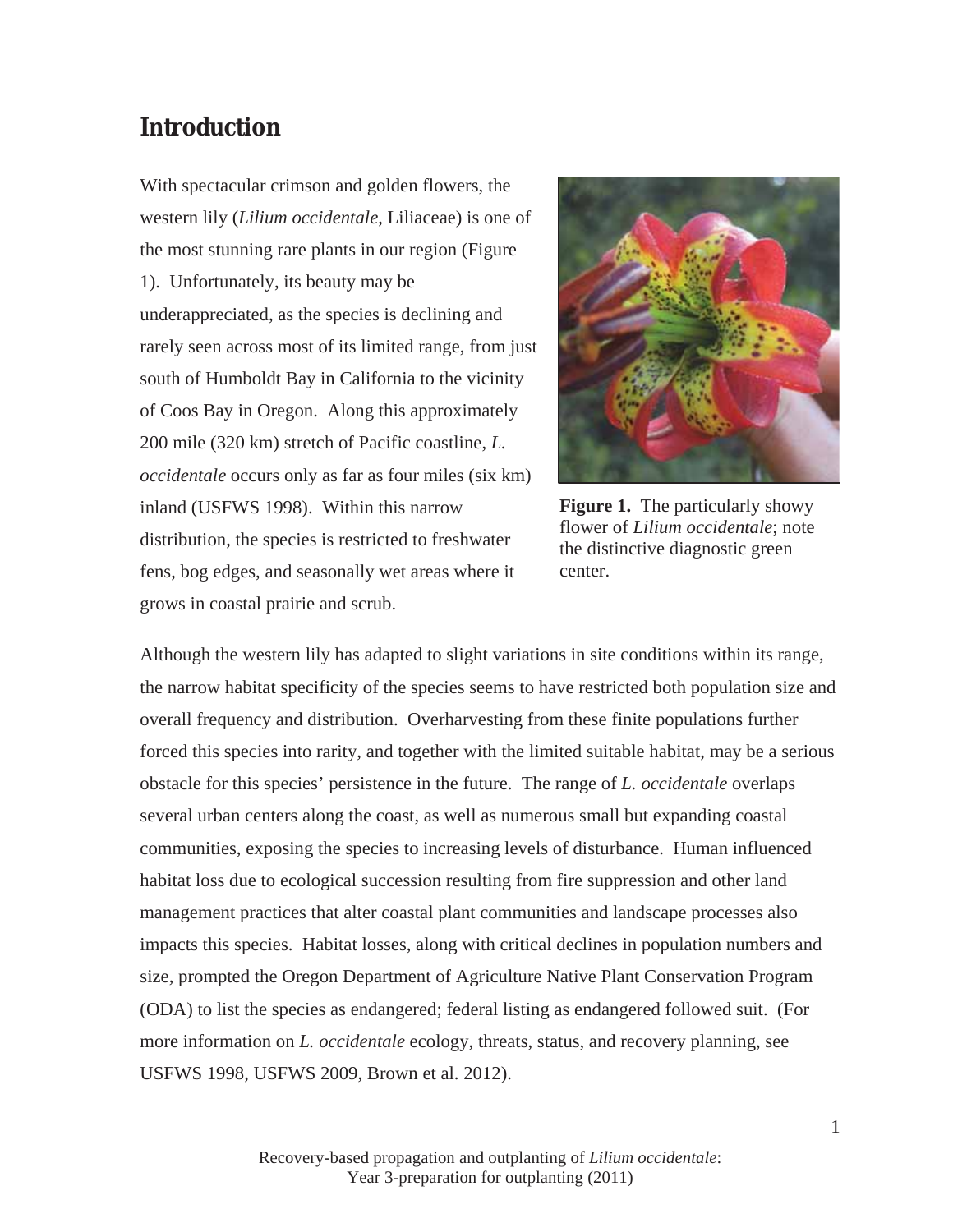#### **Plant Description**

*Lilium occidentale* is a tall and showy member of the lily family (Liliaceae). A perennial, this true lily dies back each season to over-winter as an underground rhizomatous bulb, occasionally undergoing full year dormancy (USFWS 2009). Each spring, the slender stems emerge, reaching heights between 60 and 170 cm. The unbranched stem produces scattered, dark green, narrowly oblanceolate leaves (6 - 22 cm long by 0.5 - 2.5 cm wide) that may be whorled in the central portion of the stem. The nodding flowers, up to ten per plant (though typically fewer), are born on very long pedicels. The tepals (4 - 5 cm long) curve back about half their length, exposing the remarkable inner surface, which transitions from crimson and deep red near the tip (distal portion) to orange, yellow, greenish-yellow, or sometimes green near the base (proximally). This lighter colored portion, also dappled with maroon spots, comes to a point near the midline of the tepal, imbuing the center of the corolla with what appears to be a bright star shape when viewed from the open end of the flower. Along with the red flower color and star-shaped yellow or greenish flower center, the non-spreading, exserted stamens are one of the species' most diagnostic characters. Although most young plants only produce a single above-ground leaf, some plants that remain vegetative will produce an elongated stem and several leaves. Fully mature plants may be seen flowering between mid-June to August (Skinner 2002). Although most members of *Lilium* are obligate outcrossers, *L. occidentale* is self-fertile (Imper 1997).

There are 22 species and nine subspecies of *Lilium* in North America (Skinner 2002), and several other *Lilium* species co-occur with *L. occidentale.* Despite superficial similarities, *L. occidentale* is easily distinguished from its congeners by habitat specificity, presence of a true bulb, flower morphology, and non-spreading stamens. Marked morphological differences between some Oregon and California populations of *L. occidentale* have incited discussion of the potential merits of subdividing the species (Skinner 2002). The proposed "California form" tends to be taller, have wider leaves that are more often whorled, and produces more flowers. The "Oregon form" is typically shorter, with fewer flowers and narrower leaves that are less often whorled. However, these morphologically distinct forms appear to be correlated with habitat types rather than genotypes, with the California form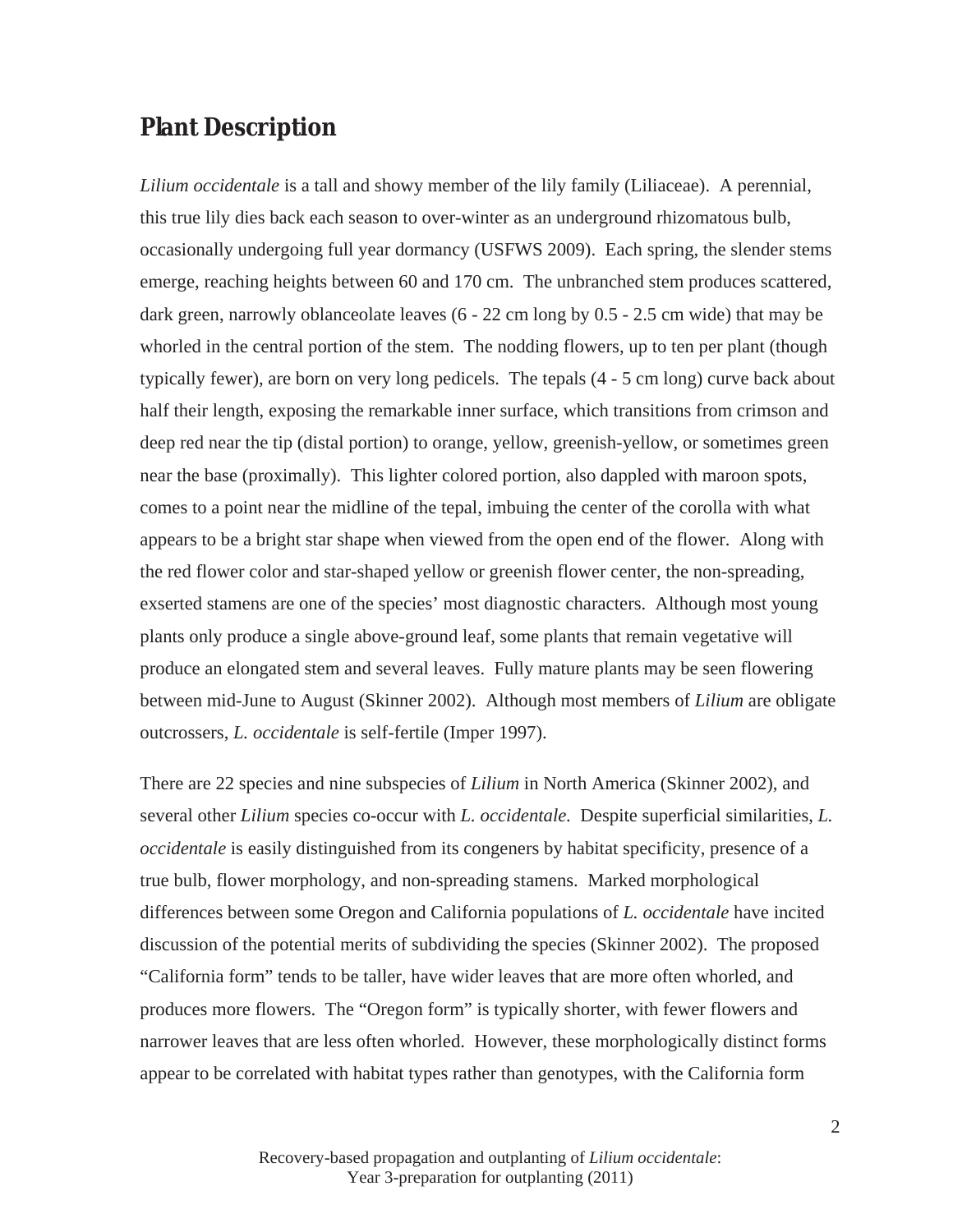occupying coastal prairie and scrub, and the Oregon form preferring *Sphagnum* bogs (Skinner 2002). The morphological variability of the species is further complicated by the potential for hybridization between *L. occidentale* and *L. columbianum* (tiger lily) or *L. pardalinum* ssp. *vollmeri* (Vollmer's lily) (Skinner 2002).

## **Project Overview**

In accordance with the recovery plan specifications, ODA developed a five year project focusing on cultivation and outplanting to help meet the criteria for the downlisting of *L. occidentale*. This project focuses on seven principal populations on Oregon public land that are identified in the USFWS five-year review as prime candidates for expansion and augmentation (USFWS 2009). These "principal populations", as listed in the USFWS fiveyear review, approximate biologically-meaningful populations, and are comprised of occurrences that have been grouped for management and recovery planning purposes. ODA's work encompasses augmentation of three principal populations in Recovery Area 1 (Hauser Bog, Bastendorff Bog, and Shore Acres State Park); two in Recovery Area 2 (Floras Lake State Park and Cape Blanco State Park), and two in Recovery Area 4 (Highway and Powerline populations at Harris Beach State Park) (Figure 2).

The first year of work focused on collecting seed for use in cultivating transplant stock. This phase of work involved the development of a seed collection protocol, the identification of appropriate populations from which to collect seeds, and development of cultivation protocols in cooperation with the Natural Resources Conservation Service Corvallis Plant Materials Center (NRCS). The second year of work included the selection of potential transplant areas for augmenting the selected principal populations with cultivated stock, as well as additional seed collections, continued coordination of cultivation efforts, and initial planning for habitat enhancement at project sites. The third year of work, completed in 2011 and the subject of this report, focused on developing outplanting protocols and establishing plots in preparation for transplanting. This third phase also included continued coordination of habitat enhancement and additional seed collections. The remaining two years of project work will include transplanting of the cultivated stock and monitoring to determine outplanting success. Monitoring transplant survival will provide valuable information to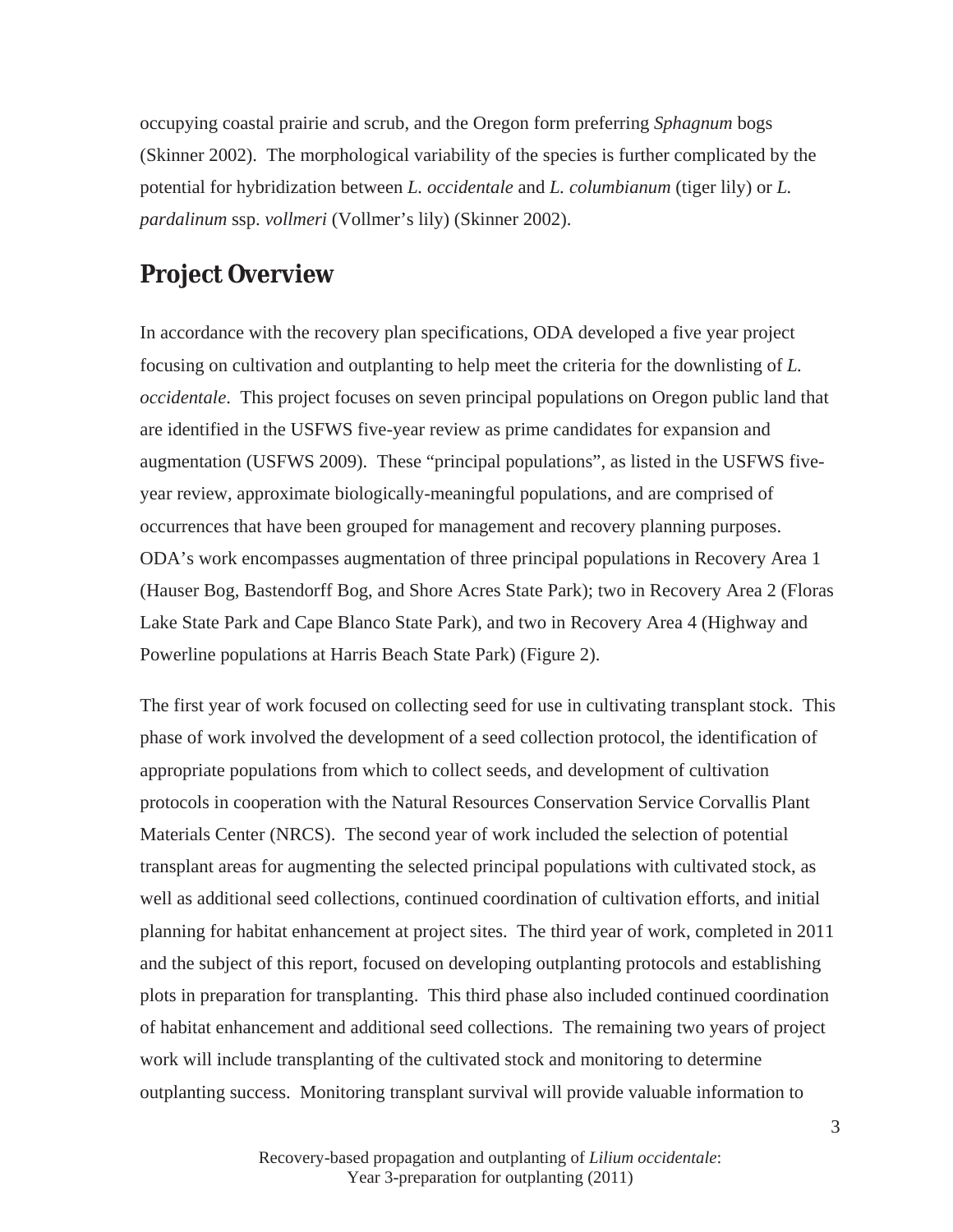guide future transplanting efforts. We expect this work to set the stage for subsequent large scale outplantings of *L. occidentale*, in order to reach the ultimate goal of recovery and eventual downlisting.



**Figure 2.** The seven principal populations selected for augmentation occur at six sites spanning all three occupied recovery areas in Oregon (the Highway site and Powerline site populations are both located at Harris Beach State Park). GPS data for specific locations is available in electronic format from ODA.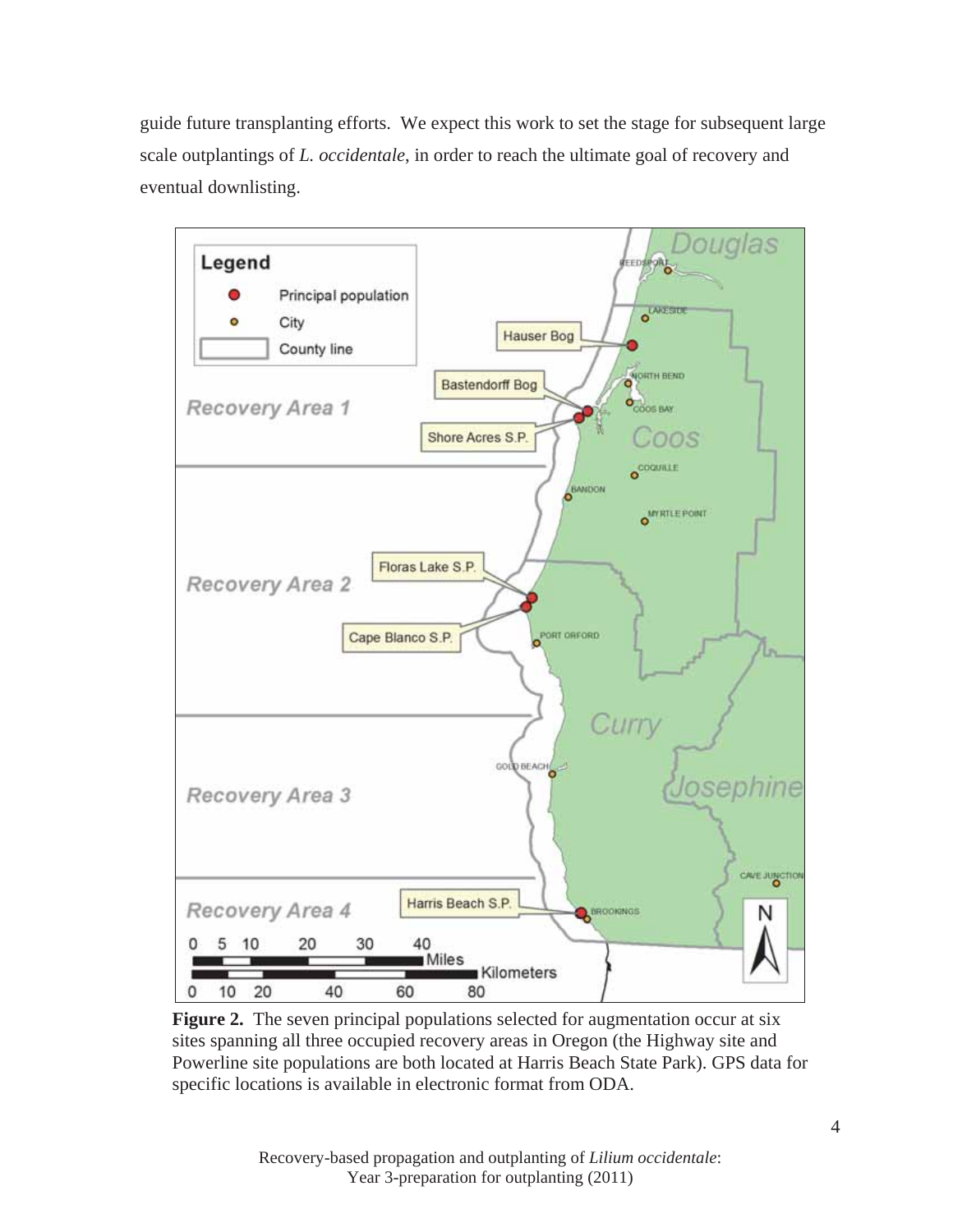### **Seed Collection**

To help increase the genetic diversity of cultivated stocks and reduce potential for inbreeding depression in future transplanted populations, wild seed was periodically collected from each targeted principal population. Successive collections increase the number of genotypes present in cultivated stock and help incorporate temporally varying diversity. A cohort of plants collected from multiple years potentially represents a genetic complex that may flourish within the varying conditions a created population may encounter (Brown and Briggs 1991).

In 2011, seed collection efforts focused on the seven populations previously selected for seed collection and augmentation (Figure 2; Table 1). Each population was visited during August, while plants were still in flower and could be positively identified. Mesh bags were affixed around developing seed capsules to prevent the loss of seed from capsules that dehisced before we revisited to collect mature seed (Figure 3). Although up to ten developing capsules were bagged at each population, some of these were browsed by herbivores or insects, and others didn't fully develop, resulting in a final collection of fewer capsules than were initially bagged. A total of 22 capsules were collected from 22 individual plants at six of the seven selected populations (Table 1); no mature capsules remained for collection at Cape Blanco. (For more information on seed collections and protocols see Brown et al. 2012).

Seeds collected in 2011 were scheduled to be provided to the NRCS staff managing the cultivation of the western lily transplants. This new seed was collected in part to supplement the transplants already under cultivation. However, using seeds provided by ODA in 2009 and 2010, NRCS staff had already achieved their goal for the number of plants needed. Since the seeds were not needed by NRCS, the entire accession was submitted to the Rae Selling Berry Seed Bank and Plant Conservation Program at Portland State University (RSBSB) for long term storage.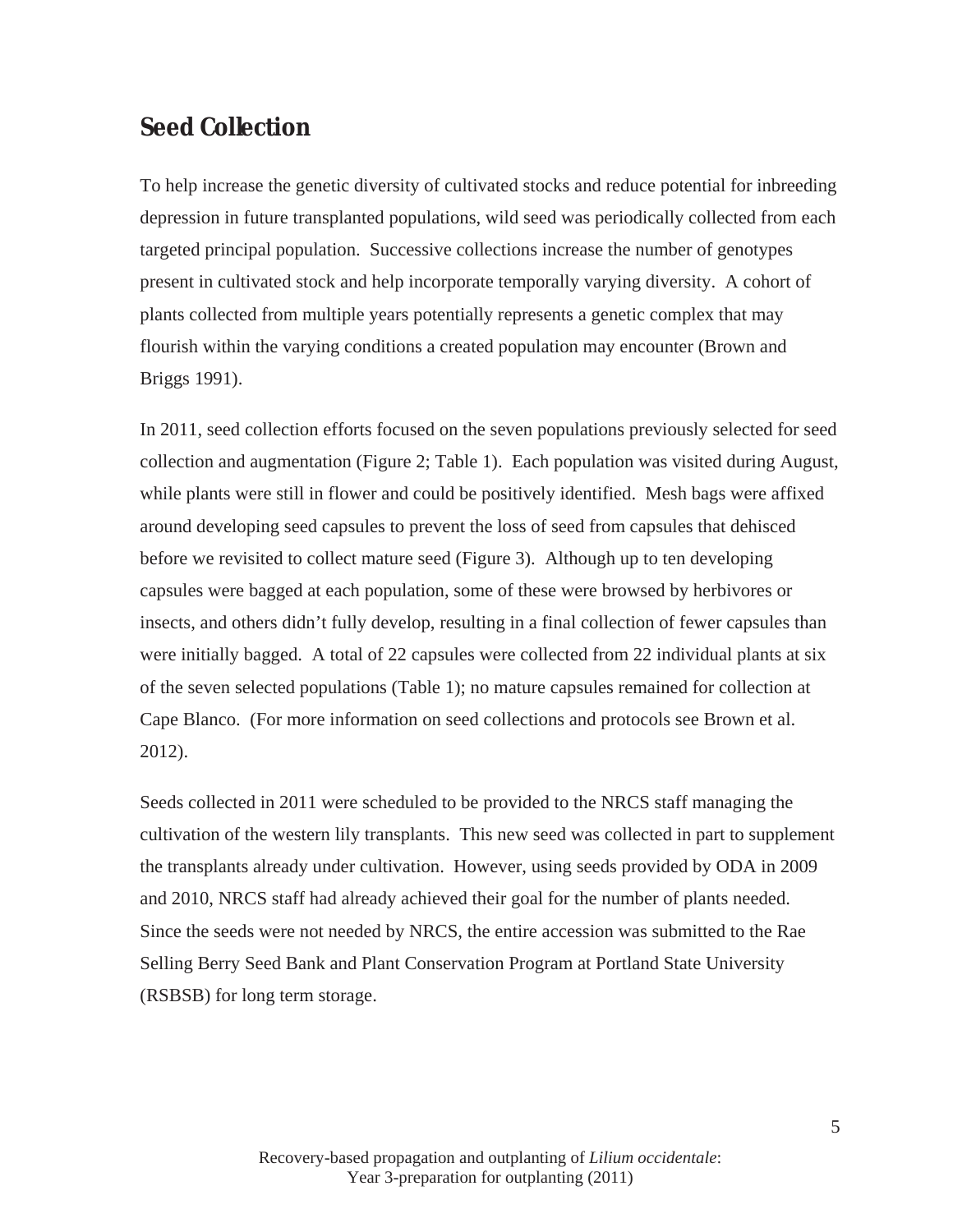| <b>Principal population</b>                      | <b>Recovery</b><br>area | <b>Site</b><br>ownership <sup>a</sup> | <b>Number of plants</b><br>collected from in<br>2011 | Number of<br>capsules collected<br>in 2011 |
|--------------------------------------------------|-------------------------|---------------------------------------|------------------------------------------------------|--------------------------------------------|
| Hauser Bog                                       | 1                       | <b>ODOT</b>                           | 6                                                    | 6                                          |
| <b>Bastendorff Bog</b>                           |                         | <b>OPRD</b>                           | 5                                                    | 5                                          |
| <b>Shore Acres State Park</b>                    | 1                       | <b>OPRD</b>                           | 1                                                    |                                            |
| <b>Floras Lake State Park</b>                    | $\overline{2}$          | <b>OPRD</b>                           | 3                                                    | 3                                          |
| Harris Beach State<br>Park (Highway site)        | 4                       | ODOT/<br><b>OPRD</b>                  | $\overline{4}$                                       | $\overline{4}$                             |
| Harris Beach State<br>Park (Powerline site)      | $\overline{4}$          | <b>OPRD</b>                           | 3                                                    | 3                                          |
| <b>Total capsules collected in 2011</b>          |                         |                                       |                                                      | 22                                         |
| Estimated seed yield from collections in $2011b$ |                         |                                       |                                                      | 2,525                                      |

**Table 1. Principal populations visited in 2011 and associated seed capsule collections.** 

<sup>a</sup> ODOT = Oregon Department of Transportation

OPRD = Oregon Parks & Recreation Department

**b** estimated seed yield based on capsule to seed ratio in the 2009 accession



**Figure 3.** Mesh bags affixed around developing seed capsules ensured no seed was lost as the capsules matured and dehisced before collection.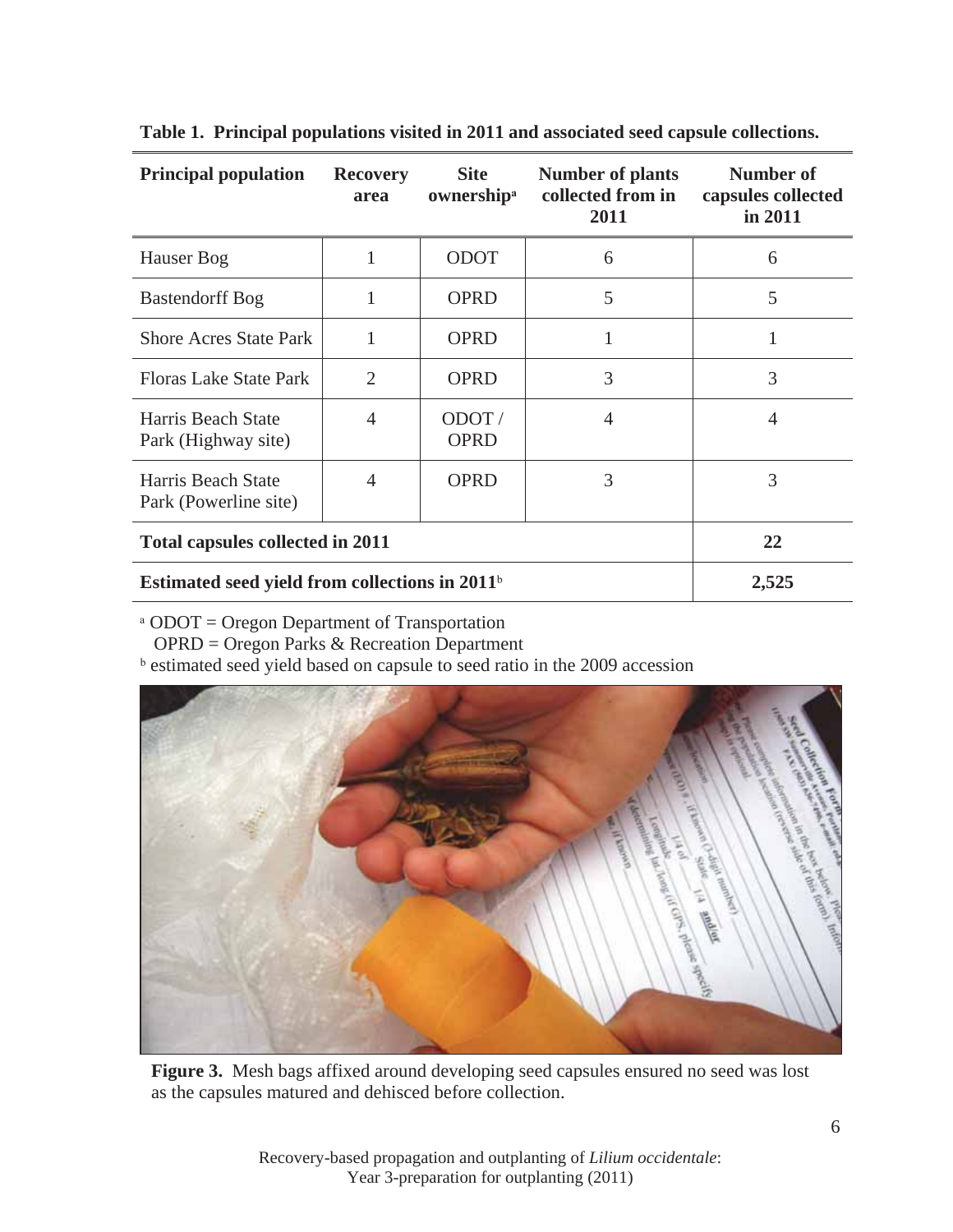### **Habitat Enhancement and Planting Area Selection**

Habitat enhancement needs at the principal populations were evaluated in 2010 by staff from Oregon Department of Transportation (ODOT), Oregon Parks and Recreation Department (OPRD), USFWS, and ODA, and plans to complete the necessary work were finalized in 2011. Habitat enhancement, completed by ODOT, OPRD and ODA, involved the removal of shrubs (and some trees) in and around areas already occupied by western lilies, as well as some potential transplant sites. To avoid damaging plants during the growing season, on-site work was conducted during the winter of 2011, when lilies were dormant.

At Hauser Bog, vegetation and shrubs around the main bog and adjacent southern pond area were cleared, and most of the debris was removed from the site (Figures 4 and 5). Dense brush was removed at Bastendorff Bog to reconnect disjunct patches of western lilies, and encroaching conifers were girdled (Figure 6). At Shore Acres State Park, the northern sinkhole site was cleared of all vegetation by hand (Figure 7), while encroaching trees and trailside vegetation at the trail junction site were cut and chipped. Vegetation in western lily habitat along trails at Floras Lake State Park was mowed to reduce competition (Figure 8), and gorse infestations in the vicinity of occupied areas were treated and removed. Tree removal at Cape Blanco State Park targeted small trees (less than 15 feet tall) that were establishing in and around occupied western lily habitat. At the Harris Beach State Park Highway site, trees and shrubs within the bog, and on the edge of the fenced habitat area, were cut and removed (Figure 9). In October of 2013, the Harris Beach State Park Powerline site was cleared of all vegetation down to the ground level (Figure 10).

Planting areas at the seven principal populations were selected in conjunction with habitat enhancement planning (Figure 11). Priority areas were identified in and around the matrix of existing plants to fully utilize suitable habitat. Currently and previously occupied habitat was used as a reference for identifying suitable planting areas. Potential planting areas that differed noticeably from occupied areas in vegetation composition, topography, and hydrology were avoided. Native vegetation communities indicated places that were too lowlying and wet for planting, and areas that were higher and drier than occupied habitat. Planting in low elevation areas comprised of mud, sphagnum, and pure *Carex obnupta*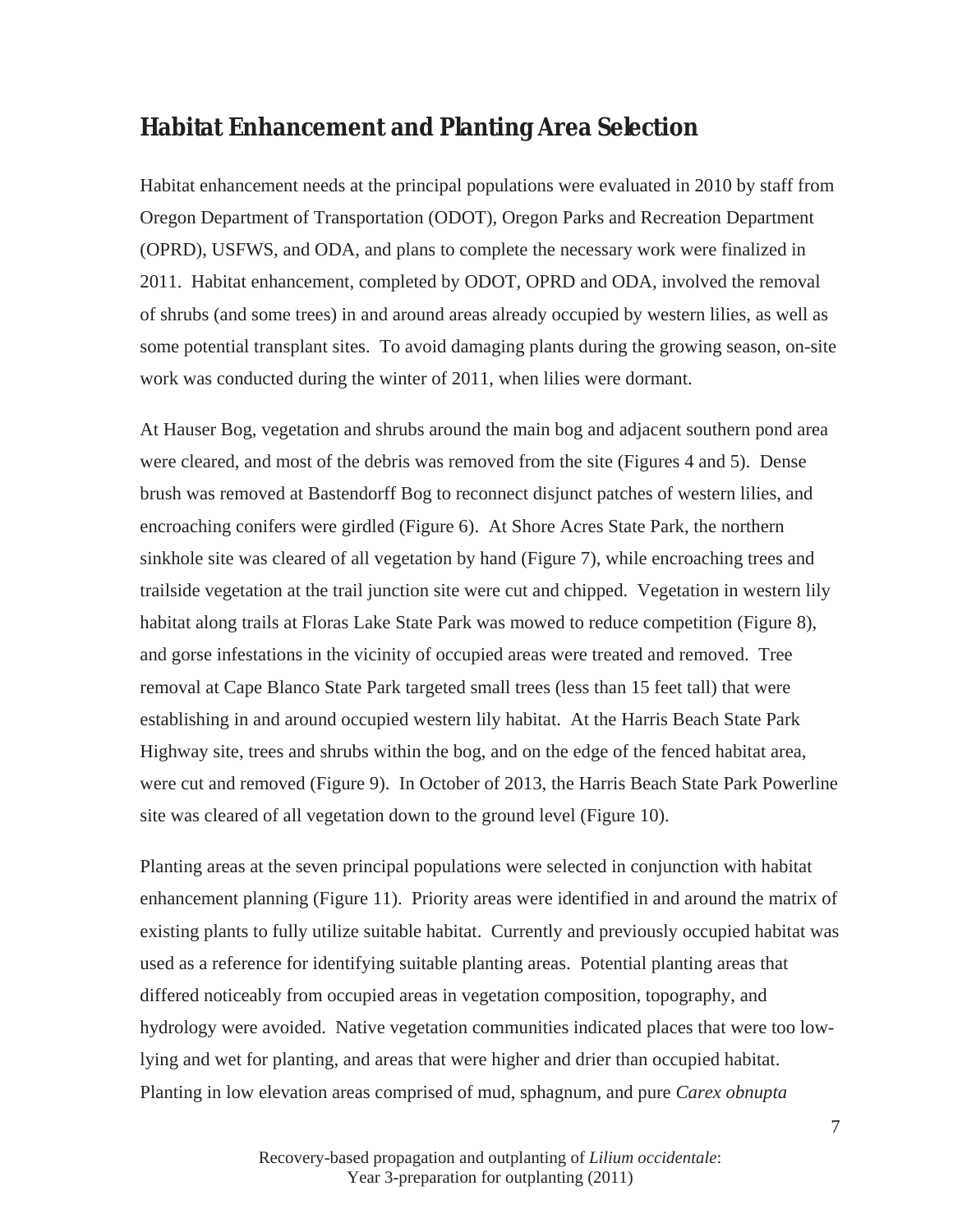(slough sedge) stands was avoided due to previous poor outplanting results in this type of habitat in California (Imper, USFWS, Arcata, California, personal communication).



**Figure 4.** Prior to habitat enhancement at Hauser Bog, western lilies (visible in the foreground) were growing amongst dense vegetation.



**Figure 5.** Vegetation at Hauser Bog was removed from the main bog area (shown here) and adjacent southern pond area to enhance habitat for existing western lilies while improving conditions for the upcoming outplanting.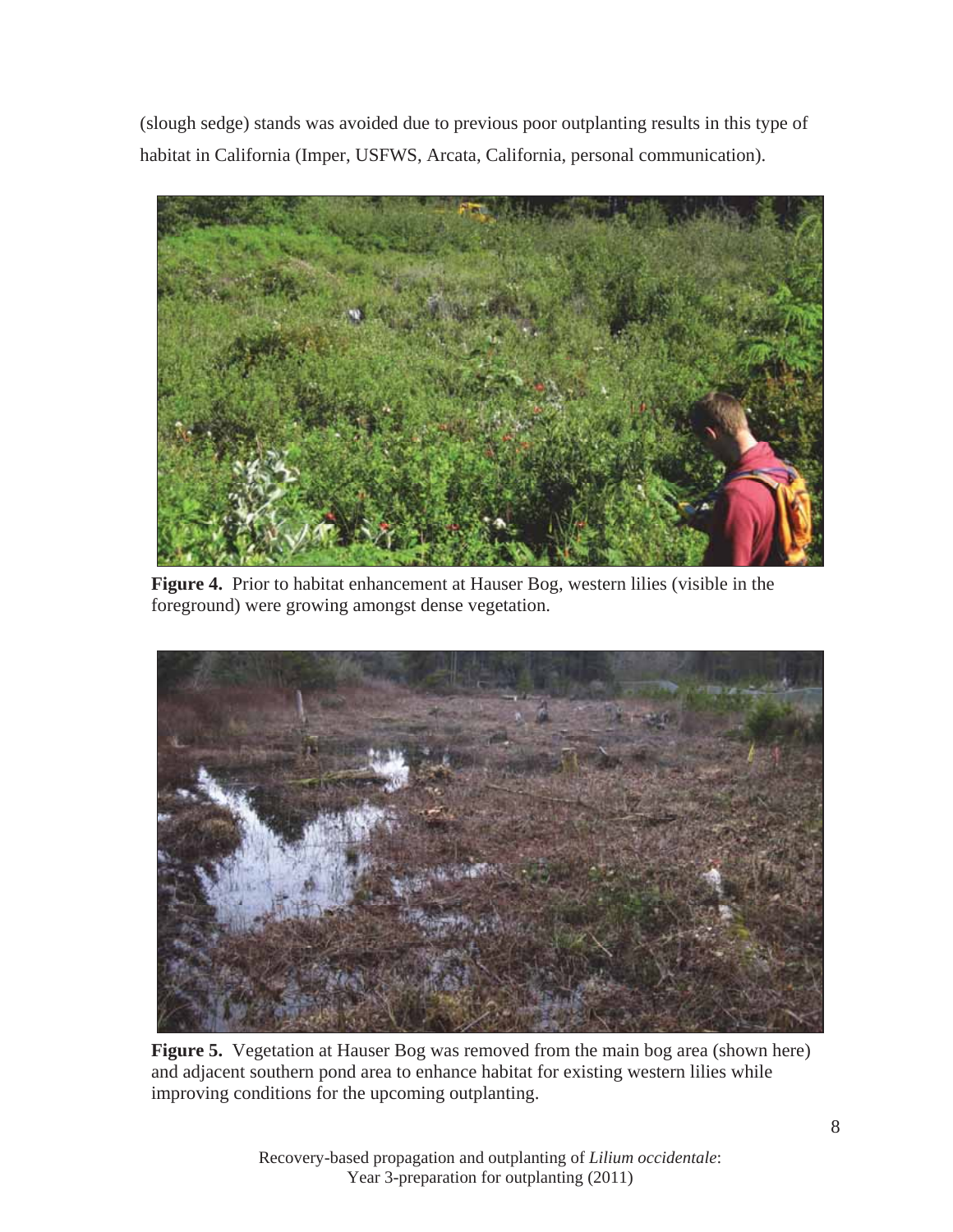To more easily keep track of transplants in the matrix of suitable and unsuitable habitat, boundaries of large planting areas were marked out, but only suitable portions will be planted. A transect, running the length of the planting area, serves as the primary axis on which planted and unplanted plots are arranged. Planted plots can be tracked according to the side of the transect on which they are planted and their distance from the start of the transect. Plots are one meter square and align with whole meter segments of the transect. The endpoints of these transects were temporarily marked with pin flags and location information was collected using a GPS. Transect endpoints will be permanently marked with PVC posts at the time of planting.

Some planting areas were demarcated in currently unoccupied habitat adjacent to known occurrences. OPRD plans to monitor the response of existing *L. occidentale* populations to the habitat treatments, expecting to see an increase in plant size and number in currently occupied areas, and possibly in historically occupied areas as well. Keeping the transplants separated from extant populations, even by a short distance, will reduce interference between the two groups and prevent confusion during monitoring. Final planting area selections will be made from preselected areas once the cultivated bulb yield is determined.



**Figure 6.** At Bastendorff Bog, large conifers growing in previously cleared habitat were girdled (as shown in the background) and dense brush was removed.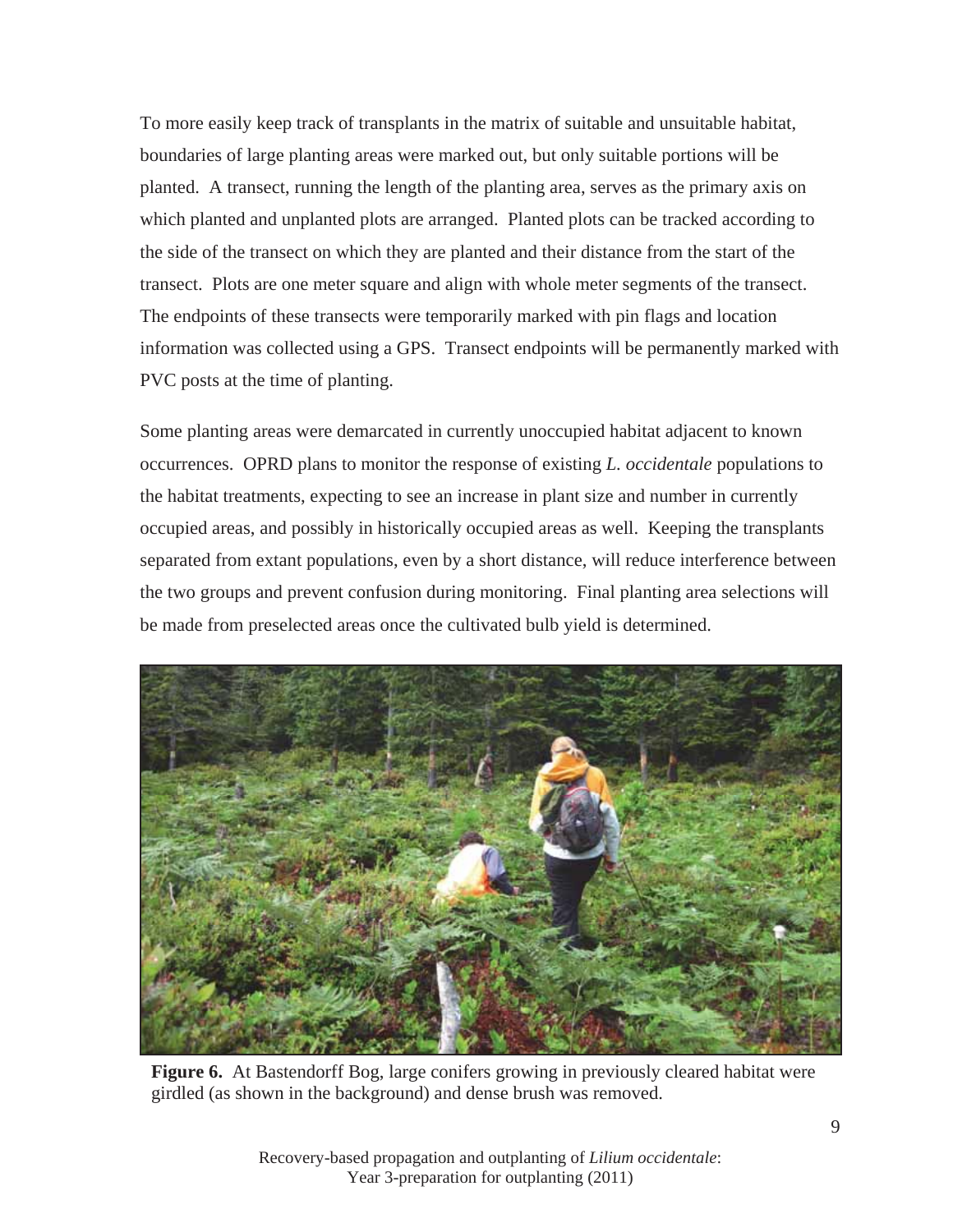

**Figure 7.** At Shore Acres State Park, the northern sinkhole site was manually cleared of vegetation down to ground level.



**Figure 8.** Mowing was used to enhance western lily habitat along the trails at Floras Lake State Park.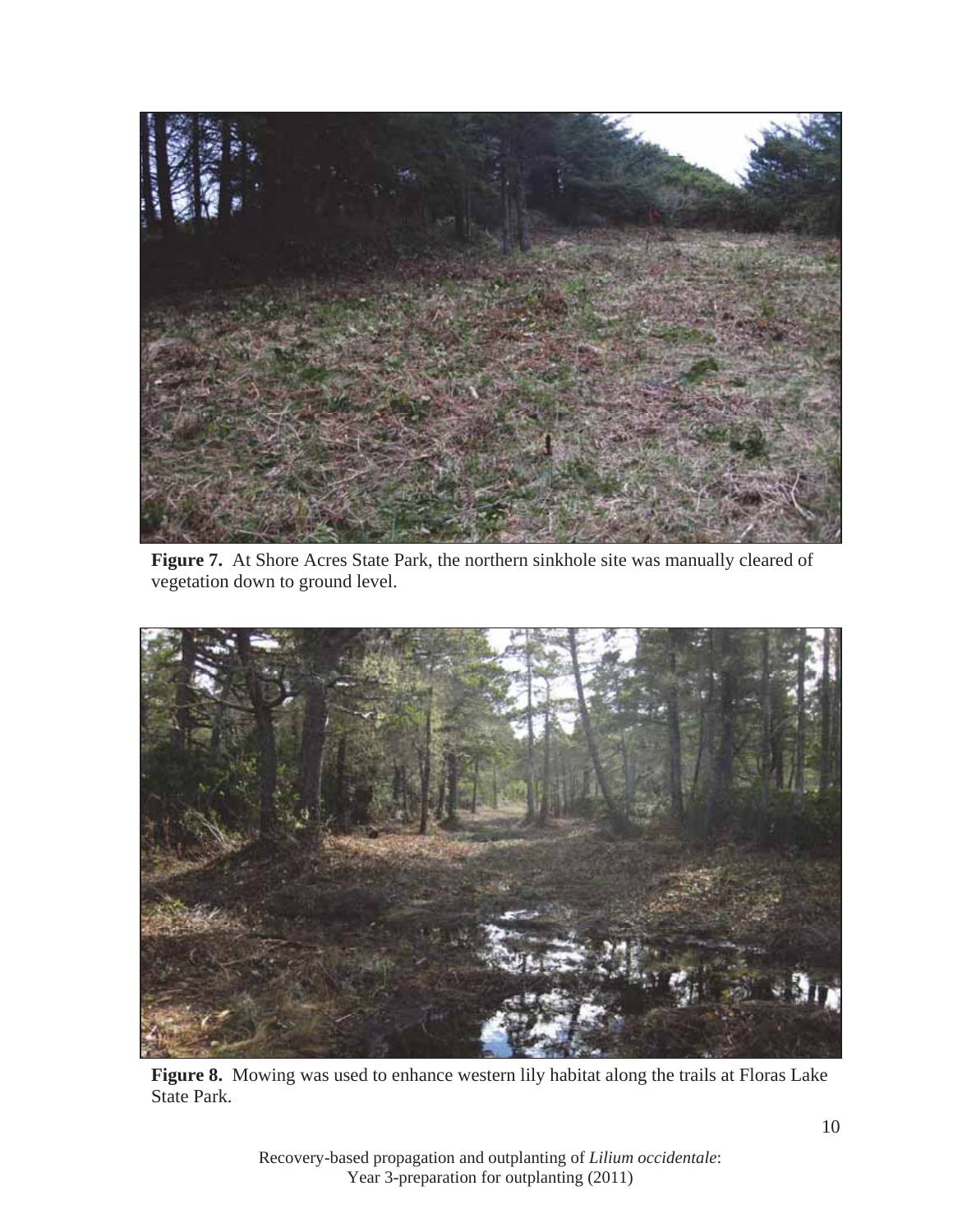

**Figure 9.** The Highway site at Harris Beach State Park was overgrown (at left) prior to vegetation removal that took place during the winter of 2011 (at right).



**Figure 10.** The Powerline site at Harris Beach State Park was eventually mowed during the late fall of 2013.

## **Transplanting and Monitoring Protocols**

In cooperation with USFWS, protocols for transplanting *L. occidentale* were developed. NRCS staff will harvest the bulbs (after all above-ground vegetation has died back) and pack them in plastic bags with moistened perlite for transport to the planting sites. The bulbs will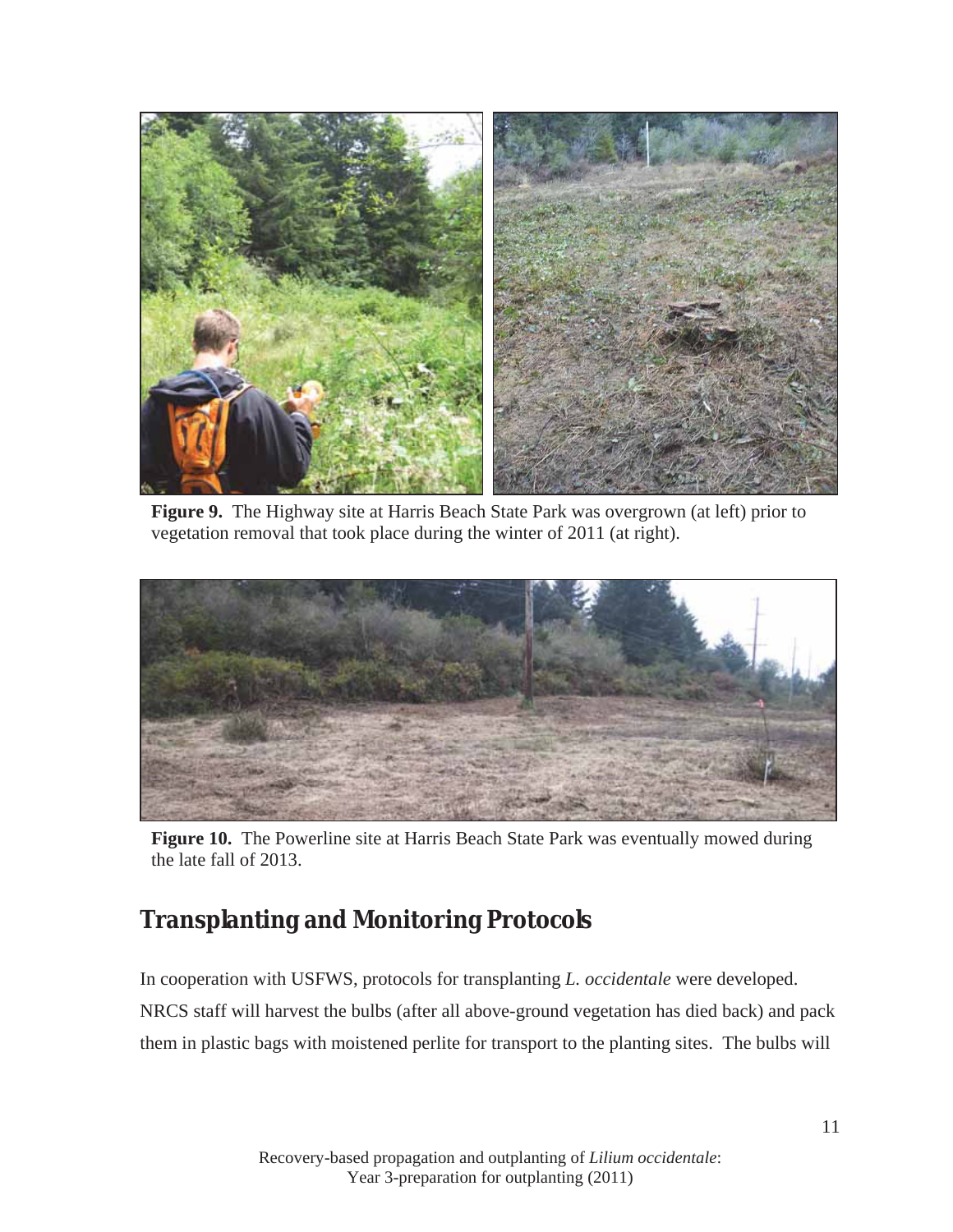be kept cool, moist, and out of direct sunlight (in a cooler) during transport. Outplanting is tentatively planned for early November 2012 to coincide with the onset of the wet season.

In selected planting plots, transplant density will range from approximately 5-10 plants per meter square depending on site conditions. To avoid crowding, plants will not be planted closer than 10 cm to one another. Planting microsites may be cleared of residual debris from habitat enhancement, and additional pruning of surrounding vegetation may take place to allow for adequate access to soil for planting and unobstructed space for emergence. Tools for digging the planting holes include a dibble stick, a narrow tree plug shovel, a soil corer, and a bulb planter; any combination of them may be used depending on the size of bulbs and number of roots in the soil. The following are specific planting instructions to maximize success:

- Always situate the bulb roots down.
- Plant bulbs approximately 2-3 cm diameter at approximately 10 cm (4 inches) depth.
- Plant bulbs larger than 2-3 cm at approximately 15 cm (6 inches) depth.
- Never plant shallower than 1 cm deep.

Monitoring of the initial outplanting is planned for the early spring and summer of 2013. The number of emergent transplants will be counted and their life stage will be recorded as a single vegetative leaf, a mature multiple-leaved (non-flowering) plant, or a flowering reproductive plant. Herbivory, potentially a major threat to the viability of the species, will also be documented and recorded, with suspected herbivores identified when possible.

Since *L. occidentale* is preferred by herbivores both large and small (e.g. slugs, voles, rabbits, and deer), early season monitoring soon after plant emergence will be important to accurately measure emergence (as a surrogate for survival) before herbivory renders above-ground portions of plants undetectable. Monitoring during the flowering period will provide information on the reproductive performance of the transplants and allow for detection of late-emerging plants. Comparing early and late season monitoring will quantify how many emergent plants survived throughout the season and how many were impacted by herbivory.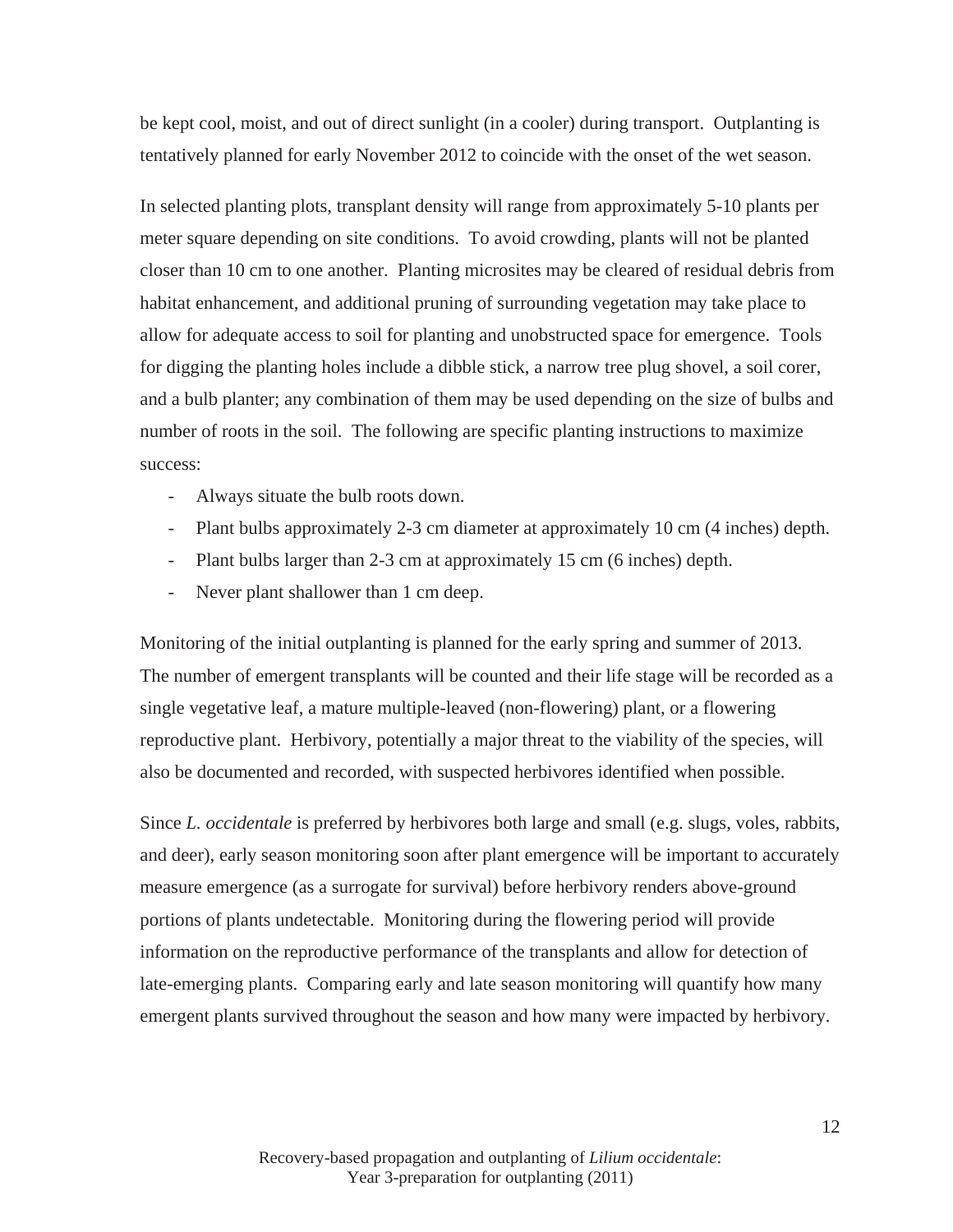

**Figure 11.** At all sites, including Cape Blanco State Park (pictured here), planting areas were selected in conjunction with finalizing plans for habitat enhancement. Sherri Laier, a Natural Resource Specialist with OPRD (at right), explains to ODA staff that many of the spruce (*Picea sitchensis*) trees surrounding this potential planting area will be removed during habitat enhancement efforts.

## **Cultivation**

At the start of the project (in 2009), USFWS contracted with NRCS for the cultivation of *L. occidentale* plants from seed to be collected by ODA. ODA assisted and consulted with NRCS during the development of their cultivation facilities and protocols (Figure 12). Successful techniques developed by ODA for the cultivation of another rare lily, *Fritillaria gentneri*, were shared with NRCS, and the need for a shade structure during the initial cultivation of seedlings was discussed. ODA provided NRCS with 66 seed capsules in November 2009 and an additional 48 capsules in October 2010. These capsules contained an estimated total of 10,000 or more seeds. As previously mentioned, NRCS staff did not ultimately need the seed collected in 2011 in order to meet their target number of cultivated plants, and this seed was provided to RSBSB. The cultivation of bulbs for transplanting by NRCS, together with ODA's collaborative efforts, is a model of interagency cooperation for western lily recovery. The details and results of cultivation and bulb production will be reported by NRCS when that information becomes available.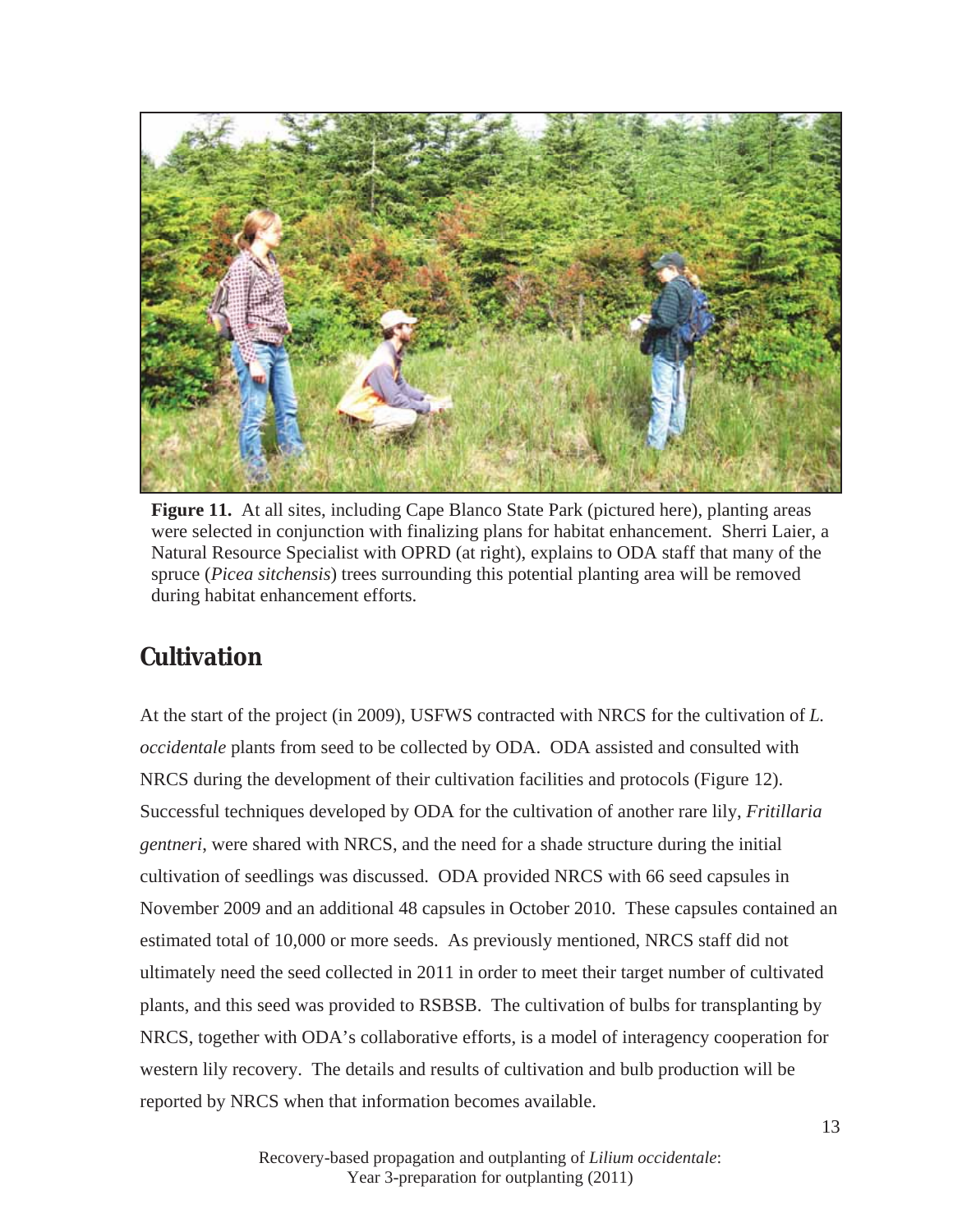## **Summary of Project Accomplishments in 2011**

- Collected additional seeds from previously selected sites, yielding 22 seed capsules from 22 individual plants (Table 1). NRCS did not need the seed from the 2011 accession, so the entire accession was submitted to RSBSB for long-term storage.
- Coordinated with ODOT, OPRD, and USFWS to restore and enhance western lily habitat, including the proposed reintroduction/augmentation sites.
- Coordinated with ODOT, OPRD, and USFWS staff to demarcate the suitable habitat selected for outplanting at target sites, and collect associated GPS location information.
- Continued to support and advise the cultivation program contracted to NRCS by USFWS.
- In coordination with USFWS, developed specific protocols for transplanting the lily bulbs grown by NRCS, and devised a monitoring plan for evaluating success of the transplanting.



**Figure 12.** With assistance and consultation from ODA, NRCS met production goals for western lily transplant cultivation in 2011. Photo courtesy of NRCS Corvallis Plant Materials Center staff.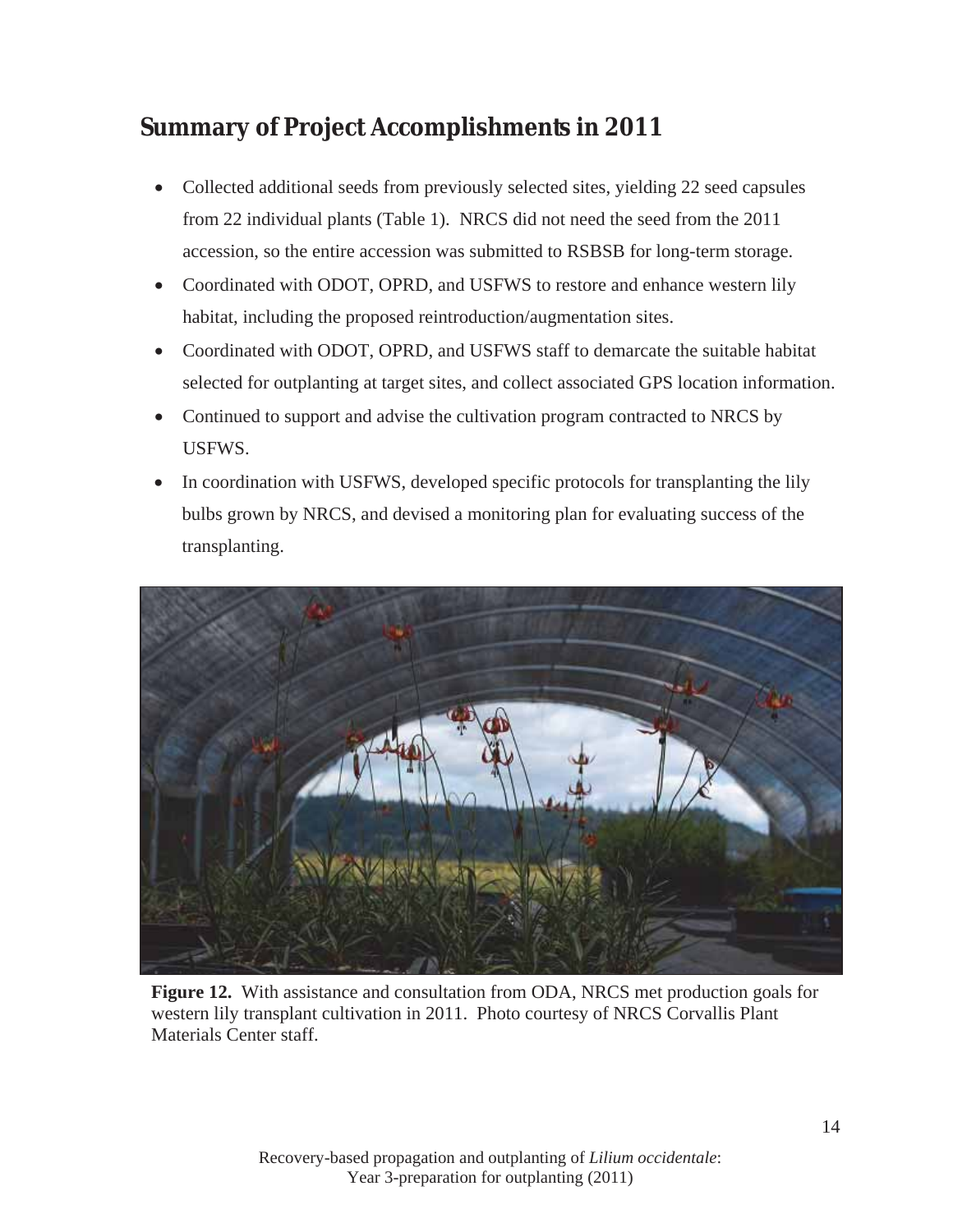#### **Summary and Discussion**

More so now than ever before, the western lily is confronted with a wide range of threats; taken together these threats have led to the species' precipitous decline. At the time of listing in 1994, one third of the known populations had been lost. Since then, at least six more populations have been extirpated. Faced with inhospitable conditions and uncertainty of survival at many sites throughout its range, western lily can benefit from both on-site and offsite conservation efforts. Preserving plant materials in protected and controlled environments, either as seeds or living vegetation, can be a safety measure for preventing extinction (Maunder et al. 2004). However, protecting and conserving extant populations, while augmenting and creating new ones, will most efficiently move the endangered western lily toward recovery and de-listing.

Seed collected during 2009 and 2010 provided propagules for cultivating transplants, while seed collected in 2011 was submitted to the RSBSB for long-term storage. The seed accessions were collected from across *L. occidentale*'s range along the Oregon coast, covering seven populations at six sites, and spanning three recovery areas. Our seed accessions represent local diversity, and this diversity will be present in the cultivated transplants. The genetic makeup of founding transplants should be similar to that of the locally adapted natural populations (Guerrant 1992, Friar et al. 2001, McGlaughlin et al. 2002) and our transplants will meet this criterion. With ongoing support and advice from ODA, the cultivation of *L. occidentale* plants by NRCS continues as a critical aspect of this project. Returning these transplants to the wild will enhance the viability of *L. occidentale* populations, and the species as a whole, helping secure the longevity of this floral gem as a component of Oregon's native flora.

In preparation for final stages of the project, ODA coordinated with partner agencies for onsite conservation efforts to improve habitat at natural *L. occidentale* population sites. Periodic brush clearing at the principal populations benefits existing plants and prepares the sites for upcoming reintroductions and augmentation. During the winter of 2011, habitat enhancement (e.g. brush and debris removal) was completed at most of the high quality occupied areas. Additional habitat enhancement took place during early spring of 2012, and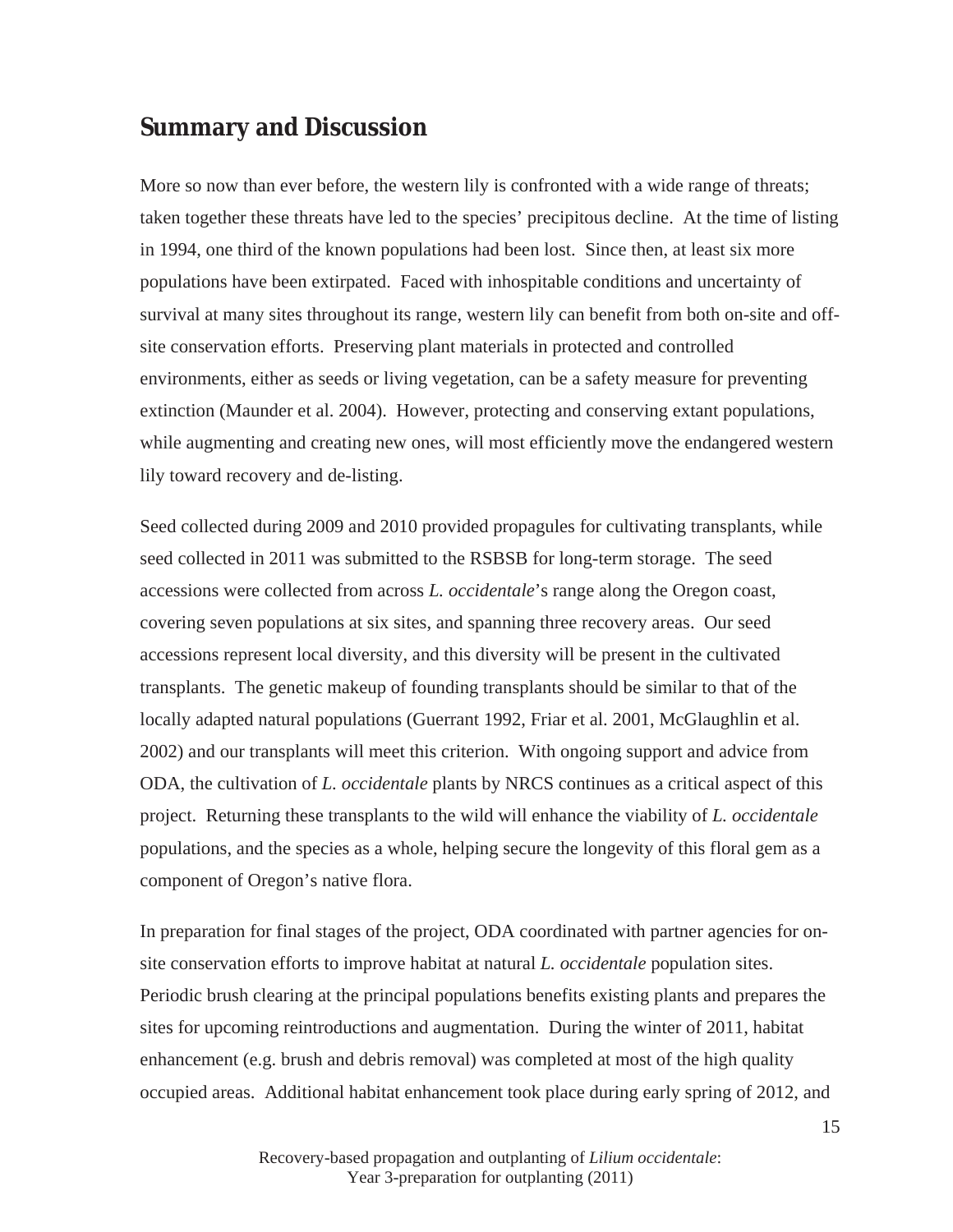the late fall of 2013, while the above-ground portions of the western lilies were absent to avoid damaging them.

During 2011, specific planting areas were selected and marked within or near each of the seven project populations. In cooperation with USFWS, biologically appropriate planting protocols were developed. Monitoring plans were also devised to evaluate the establishment, reproductive performance, and level of herbivory experienced by the transplants.

In accordance with the recovery priority number (2) assigned to *Lilium occidentale*, the USFWS stated that "the taxon is a species that faces a high degree of threat, and has a high potential for recovery" (USFWS 2009). The upcoming reintroductions are possible because healthy *L. occidentale* populations exist and can provide propagules. That might not be the case if it were not for past and current conservation efforts, and our goal is to continue these efforts. The western lily is an eye-catching representative (Figure 13) of the unique habitats it shares with other peculiar plants, such the carnivorous California pitcherplant (*Darlingtonia californica*) and roundleaf sundew (*Drosera rotundifolia*). These habitats, along with the western lily, are under pressure. Although on-site conservation via reintroductions and augmentations will help secure the future of the western lily, there are still many fundamental questions regarding the natural history and maintenance of these populations that need to be answered. As for right now, current cultivation and upcoming reintroduction efforts, supported by a wealth of preexisting data from previous *L. occidentale*  research, increase the potential for a timely recovery of western lily.



**Figure 13.** Western lily is a beautiful representative of the unique wetlands where it resides.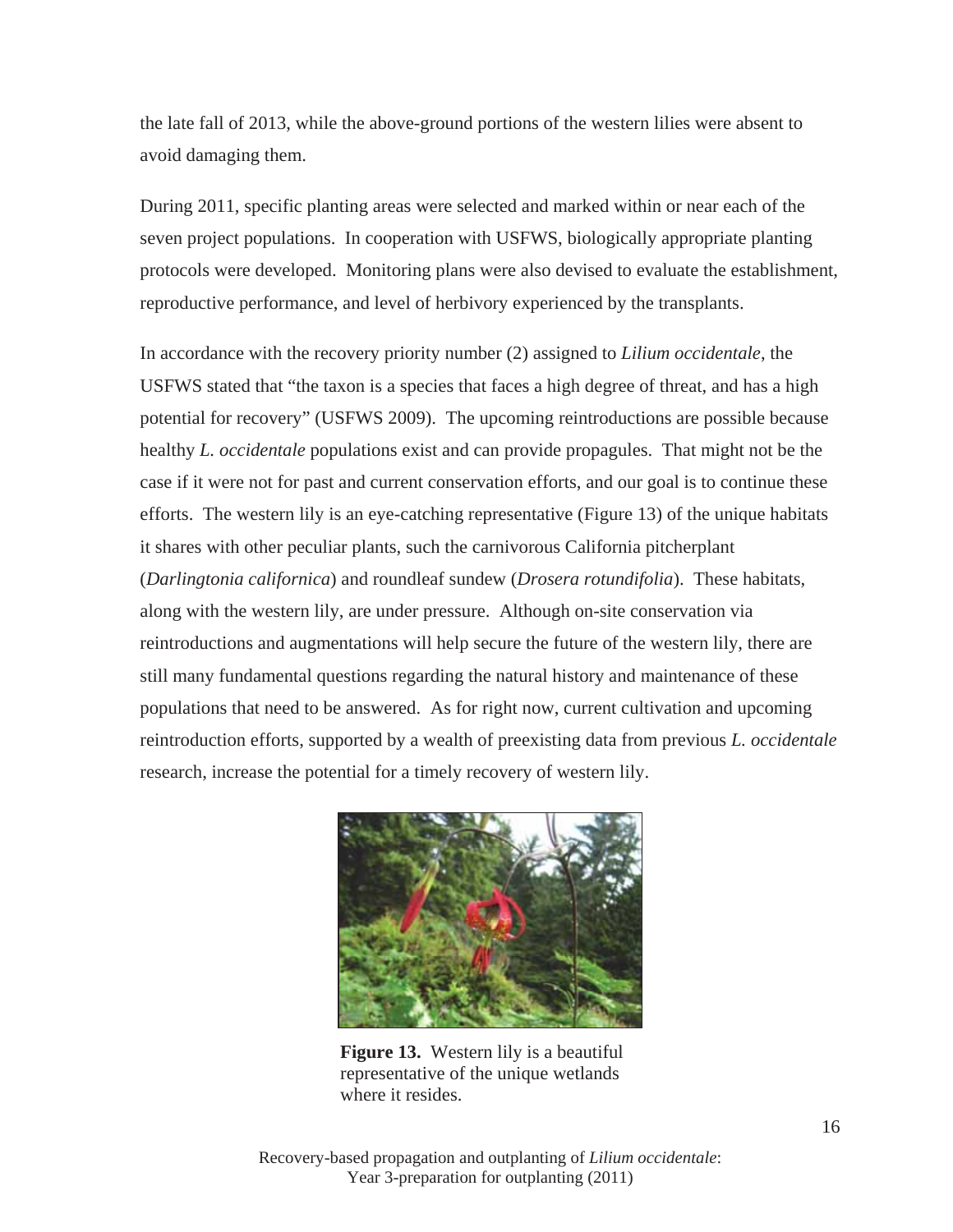## **Work Proposed for 2012**

- Review habitat enhancement completed by ODOT and OPRD in 2011-2012 and adapt planting plan if needed.
- Outplant  $\sim$  1,200 bulbs at sites selected previously (ODOT and OPRD) using protocols developed in 2011.
- Document the locations of all planted bulbs and provide maps of all transplant plots to land managers.
- Finalize monitoring protocols and develop data collection forms.
- Continue to support and advise the cultivation program contracted to the NRCS Corvallis Plant Materials Center by USFWS and evaluate the readiness of the plants for transplanting.
- Work with ODOT and OPRD to develop and implement additional invasive species treatment in lily habitat where needed.

## **Acknowledgements**

We would like to profusely thank our cooperators, as without them this project would not be possible! Thank you to Noel Bacheller and Sherri Laier (OPRD), Julie Worsley (ODOT), and Madeleine Vander Heyden (USFWS) for advice on seed collection and potential planting locations, as well as assistance and pleasant company in the field. Amy Bartow (NRCS) and her crew enthusiastically cooperated with us to set up bulb cultivation at the Plant Materials Center – we thank her and look forward to continuing to work with NRCS throughout this project. Thanks to the ODA field crew for assistance with habitat enhancement planning and seed collections in 2011: Matt Groberg, Kassandra Reuss-Schmidt, and Elizabeth Thorley. Finally, we would like to thank Dave Imper (USFWS – retired) for providing the foundation on which this project is based. Dave's contributions to the understanding of the biology and ecology of *L. occidentale* are unmatched, and his tireless efforts to conserve this unique species have been instrumental in preventing its extinction. Photos by ODA staff unless noted. Funding provided by U.S. Fish and Wildlife Service - OR-EP-2 segment 24.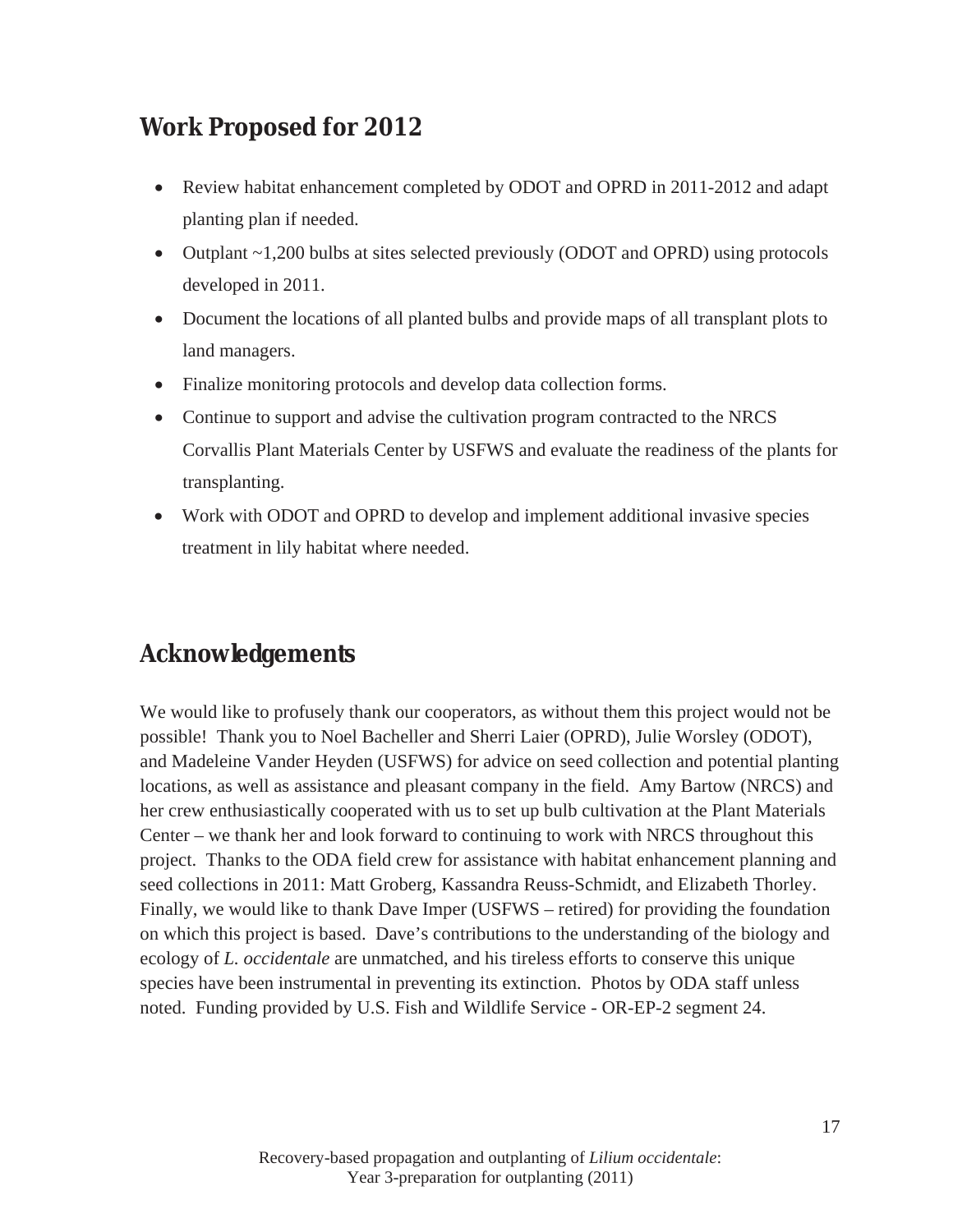## **Contact Information**

Robert J. Meinke Oregon Department of Agriculture Native Plant Conservation Program 2082 Cordley Hall Department of Botany and Plant Pathology Oregon State University Corvallis, Oregon 97331 (541) 737-2317 meinker@science.oregonstate.edu

Jordan Brown Oregon Department of Agriculture Native Plant Conservation Program 2082 Cordley Hall Department of Botany and Plant Pathology Oregon State University Corvallis, Oregon 97331 (541) 737-2346 brownj@science.oregonstate.edu

Kelly Amsberry Oregon Department of Agriculture Native Plant Conservation Program 2082 Cordley Hall Department of Botany and Plant Pathology Oregon State University Corvallis, Oregon 97331 (541) 737-4333 amsberrk@science.oregonstate.edu

## **Literature Cited**

- Brown, A.D.H. and J.D. Briggs. 1991. Sampling strategies for genetic variation in *ex situ* collections of endangered plant species. Pp. 100-110 *in* D.A. Falk and K.E. Holsinger, eds., Genetics and conservation of rare plants. Oxford University Press, New York.
- Brown, J., K. Amsberry and R.J. Meinke. 2012. Recovery-based propagation and outplanting of *Lilium occidentale*: seed collections for cultivation, year 1 (2009) and 2 (2010). Report for the U.S. Fish and Wildlife Service, Region 1, Portland, Oregon. Oregon Department of Agriculture, Salem, Oregon.
- Friar, E.A., D.L. Boose, T. LaDoux, E.H. Roalson, and R.H. Robichaux. 2001. Population structure in the endangered Mauna Loa silversword, *Argyroxiphium kauense* (Asteraceae), and its bearing on reintroduction. Molecular Ecology 10: 1657-1663.
- Guerrant, E.O., Jr. 1992. Genetic and demographic consideration in rare plant conservation. Pp. 321-344 *in* P.L. Fiedler and S. Jain, eds., Conservation biology: the theory and practice of nature conservation, preservation, and management. Chapman and Hall, New York.